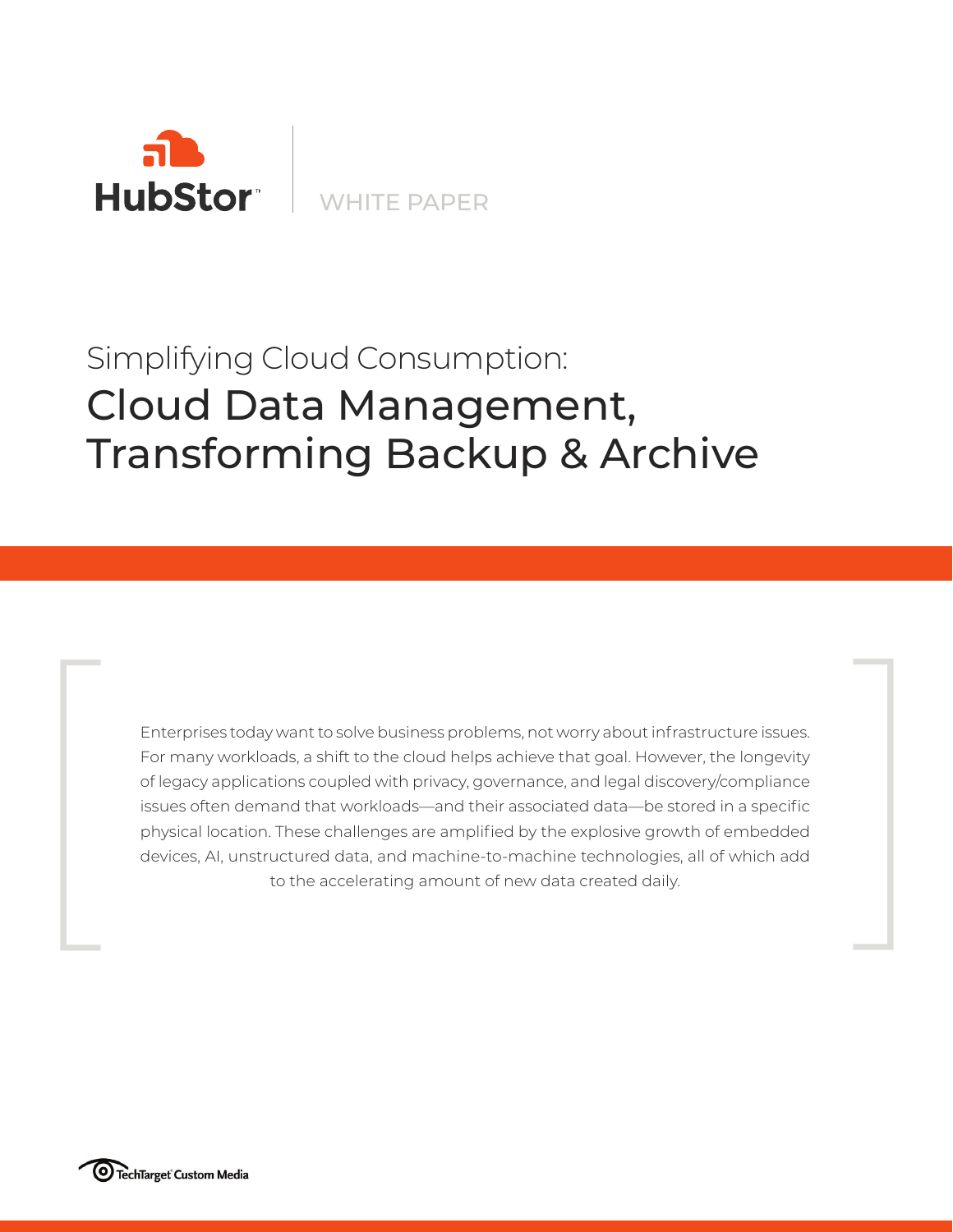This brief looks at how a new, cloud-based approach to data management can significantly reduce IT's data management burden while enabling enterprises to gain more efficient use of cloud storage resources and improving security, privacy, and governance profiles.

#### The Data Deluge Accelerates

Thanks to new technologies, enterprises are continually incorporating new data feeds into their overall IT infrastructure, whether to manage instrumentation or enhance business decisionmaking. As a result, enterprises are now creating over 2.5 quintillion bytes of new structured and unstructured data sources every day, and the amount of new data created daily will top 1.7MB per second for every living person on this planet in 2020.<sup>1</sup>

Although organizations have more data—and new types—to speed business processes and learn more about their customer needs and wants, more data brings more headaches.

Although organizations have more data—and new types—to speed business processes and learn more about their customer needs and wants, more data brings more headaches. In particular, the security, privacy, governance and legal hold requirements involved with this data deluge have become a management nightmare.

#### Data Complexity Challenges

Although both IT and business teams want to leverage today's cloud offerings to help manage their data growth, the prolonged reliance on aging data management tools and legacy software (and hardware) products often hamper cloud adoption or migrating to public cloud platforms. Other traditional approaches are becoming inefficient as well. Tape may be cost effective, but tape is cumbersome, difficult to restore from, not easily searchable or indexable, and subject to failure at an alarming rate. Perhaps a bigger challenge is the lack of visibility into data. Organizations often can't determine which data sets are associated with what particular application or applications.

Some organizations have simply continued to add primary storage to address the growing amounts of new data, but unmanaged growth of solid-state storage devices (SSDs) and hard disks on-premises don't fix the problem, rather it adds another layer of complexity. Storage sprawl strains existing resources—both capital and people—and as many enterprises have discovered, piling on primary storage isn't efficient and at some point, can no longer scale to meet the ever-growing needs to store all this new data.

Enterprises need to simplify data management, not add levels of complexity, and this requires a transformation of storage infrastructure to meet 21st century demands.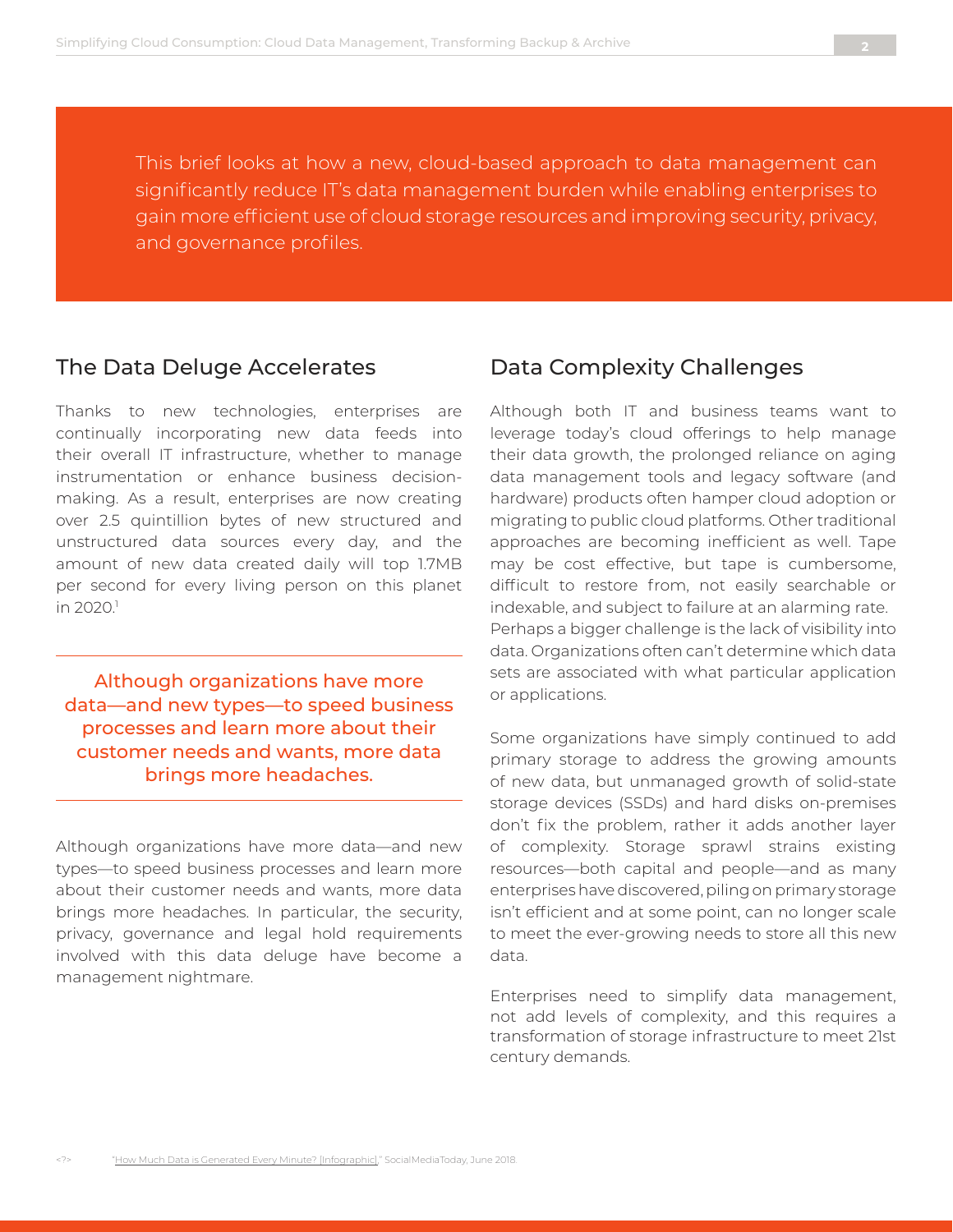## The Status Quo: Risks Abound

Inertia is a powerful force, but there are strong reasons why organizations should act now to meet these growing challenges. First, as businesses increasingly vie against agile, cloud-focused competitors, they want to focus more IT resources on solving business problems and spend less on the infrastructure merry-go-round, and its associated demand to constantly refresh servers, storage, and middleware.

There are other financial implications as well. Maintenance contract renewals at increasingly higher annual rates and hardware or software end-of-life can induce panic as enterprises try to solve these business problems with outdated technology solutions. Organizations must act before a critical event occurs, as these incidents can end up exposing the business to compliance risks. Data exfiltration whether due to ransomware or regulatory violation can incur losses that lead to heavy fines and penalties—not to mention the soft costs from reputation damage. For example, the 2019 Ponemon Institute report on the cost of a data breach found the global average cost of a data breach was \$3.92 million, up 1.5% from 2018.<sup>2</sup>



#### The Case for Cloud Management

Many businesses believe putting backup at the center of their data management strategy will solve all their problems, but backup-centric data management has many shortcomings. Backup doesn't provide a solution for discovery search, doesn't support legal hold, and rarely supports self-service access to backups for users, instead requiring IT involvement.

However, cloud-based data management solutions are becoming increasingly popular, and aren't just for cloud workloads. Additionally, they can solve both on-premises and cloud-based data protection and governance problems. Adopting a cloud-based data management solution lets the enterprise converge backup and archival into a single data platform, which offers two major benefits:

- It simplifies meeting privacy requirements, and enables the location of any data in any geography, whether on-premises or in a cloud
- It completely eliminates the threat of ransomware attack by decoupling data from any underlying hardware

Further, SaaS delivery of cloud-based data management ends hardware and software refresh cycles, instead offering predictable costs month after month. To that end, enterprise IT professionals want a cloud-based data management platform that will solve multiple problems for both on-premises and cloud data, including:

- Backup and archival of every application whether legacy, modern, or cloud-based, enabling pointin-time restoration for any reason
- Journaling of messages, log and other data to meet security and compliance objectives
- Search capabilities that span data types, applications and geographies
- Complete data management to ensure data is being stored cost-effectively, and only for as long as needed
- Simple, fast recovery of data that can be initiated by users
- Regulatory compliance and legal hold support for every geography